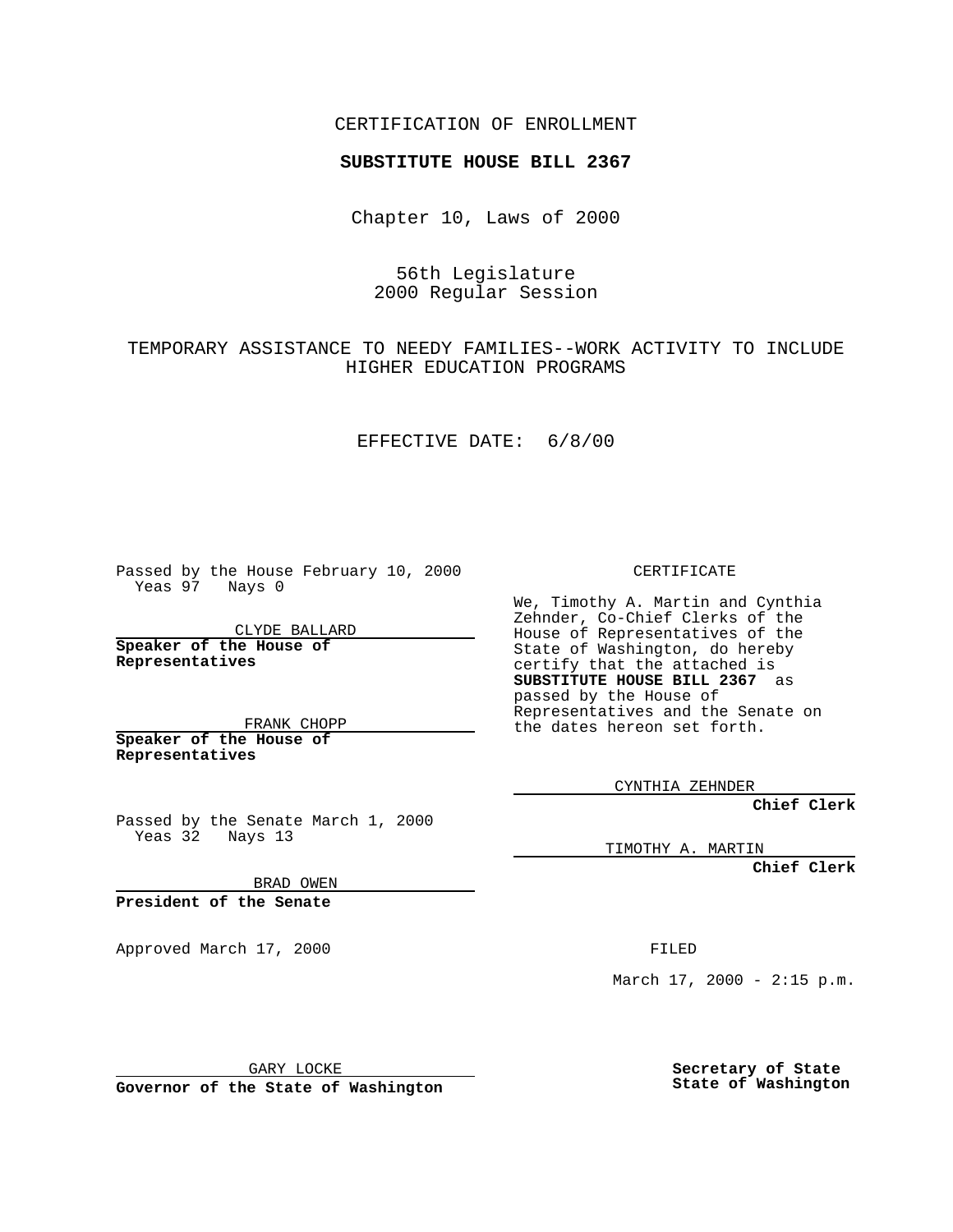## **SUBSTITUTE HOUSE BILL 2367** \_\_\_\_\_\_\_\_\_\_\_\_\_\_\_\_\_\_\_\_\_\_\_\_\_\_\_\_\_\_\_\_\_\_\_\_\_\_\_\_\_\_\_\_\_\_\_

\_\_\_\_\_\_\_\_\_\_\_\_\_\_\_\_\_\_\_\_\_\_\_\_\_\_\_\_\_\_\_\_\_\_\_\_\_\_\_\_\_\_\_\_\_\_\_

Passed Legislature - 2000 Regular Session

#### **State of Washington 56th Legislature 2000 Regular Session**

**By** House Committee on Children & Family Services (originally sponsored by Representatives Kenney, Carlson, Tokuda, Edmonds, Lovick, Stensen, Lantz, Veloria, Doumit, Dickerson, Kagi, Murray, Wolfe, Ogden, Schual-Berke, Kessler, Regala and Santos)

Read first time 02/02/2000. Referred to Committee on .

1 AN ACT Relating to public assistance recipients participating in 2 higher education programs; and amending RCW 74.08A.250.

3 BE IT ENACTED BY THE LEGISLATURE OF THE STATE OF WASHINGTON:

4 **Sec. 1.** RCW 74.08A.250 and 1997 c 58 s 311 are each amended to 5 read as follows:

6 Unless the context clearly requires otherwise, as used in this 7 chapter, "work activity" means:

8 (1) Unsubsidized paid employment in the private or public sector; 9 (2) Subsidized paid employment in the private or public sector, 10 including employment through the state or federal work-study program

11 for a period not to exceed twenty-four months;

12 (3) Work experience, including:

13 (a) An internship or practicum, that is paid or unpaid and is 14 required to complete a course of vocational training or to obtain a 15 license or certificate in a high demand field, as determined by the 16 employment security department. No internship or practicum shall 17 exceed twelve months; or

18 (b) Work associated with the refurbishing of publicly assisted 19 housing, if sufficient paid employment is not available;